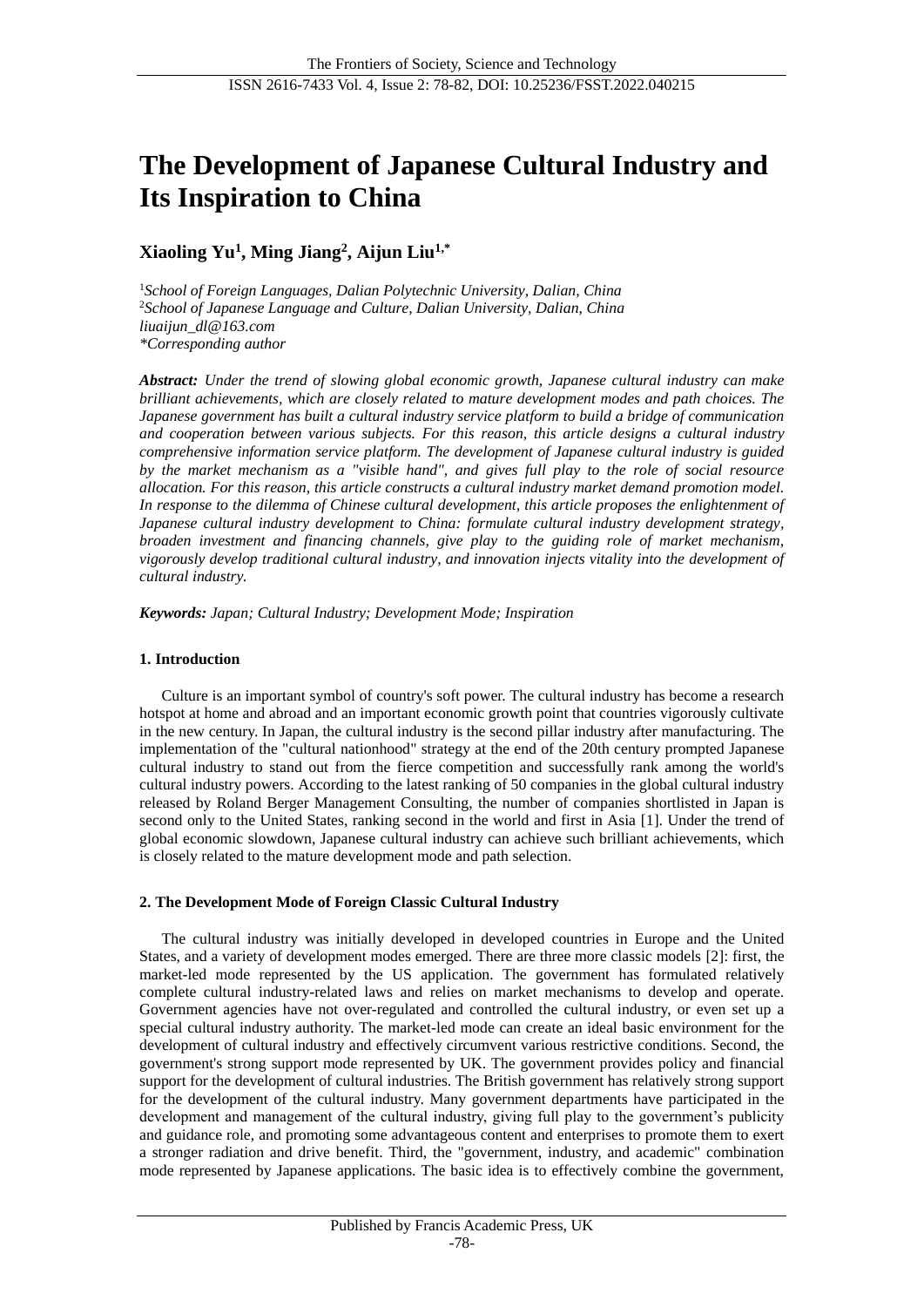enterprises and academia. Japan has effectively managed the cultural industry through national strategic guidance, government support and macro decision-making, showing strong development benefits. The government provides strong policy support for the development of the cultural industry. Enterprises have a high degree of autonomy, can effectively give play to the initiative of enterprises and industry associations provide assistance in technical support.

# **3. Market Demand Promotion Model of Cultural Industry**

As an early developed country in Asia, Japan has a relatively mature market mechanism and a good market environment. The development of the cultural industry does not achieve leapfrog development under the direct intervention of the government, but a good market mechanism as a "visible hand" to guide, give full play to the allocation of social resources, and ensure the optimal allocation of cultural industry resources [3].

In order to vividly describe the role of cultural market demand in promoting industrial development, we draw lessons from the concept of "field" in physics, and use circuit diagrams and electric field diagrams to represent "market demand" with the symbol of "power", and "supply pole" corresponds to electric field. The "positive" and "demand pole" correspond to the "negative" of the electric field. Investment and financing institutions are represented by the symbol of "capacitance", other enterprises, institutions and consumers are represented by the symbol of "resistance", and each link in the industrial chain is represented by "switches". "Tax deductions and exemptions" and "support funds" also have a positive contribution to the "field strength" of the market, so they are also represented by the symbol of "power", in series with "market demand". The model structure is shown in Fig.1 [4].



*Figure 1: Demand driven model of cultural industry market*

It can be seen from the model that the intensity of market demand is just like the intensity of an electric field. The greater the demand, the greater the promotion of various entities in the market and the greater the promotion of the development of cultural enterprises.

# **4. Development Dilemma of Chinese Cultural Industry**

After years of development, Chinese cultural industry has gradually transformed from a planned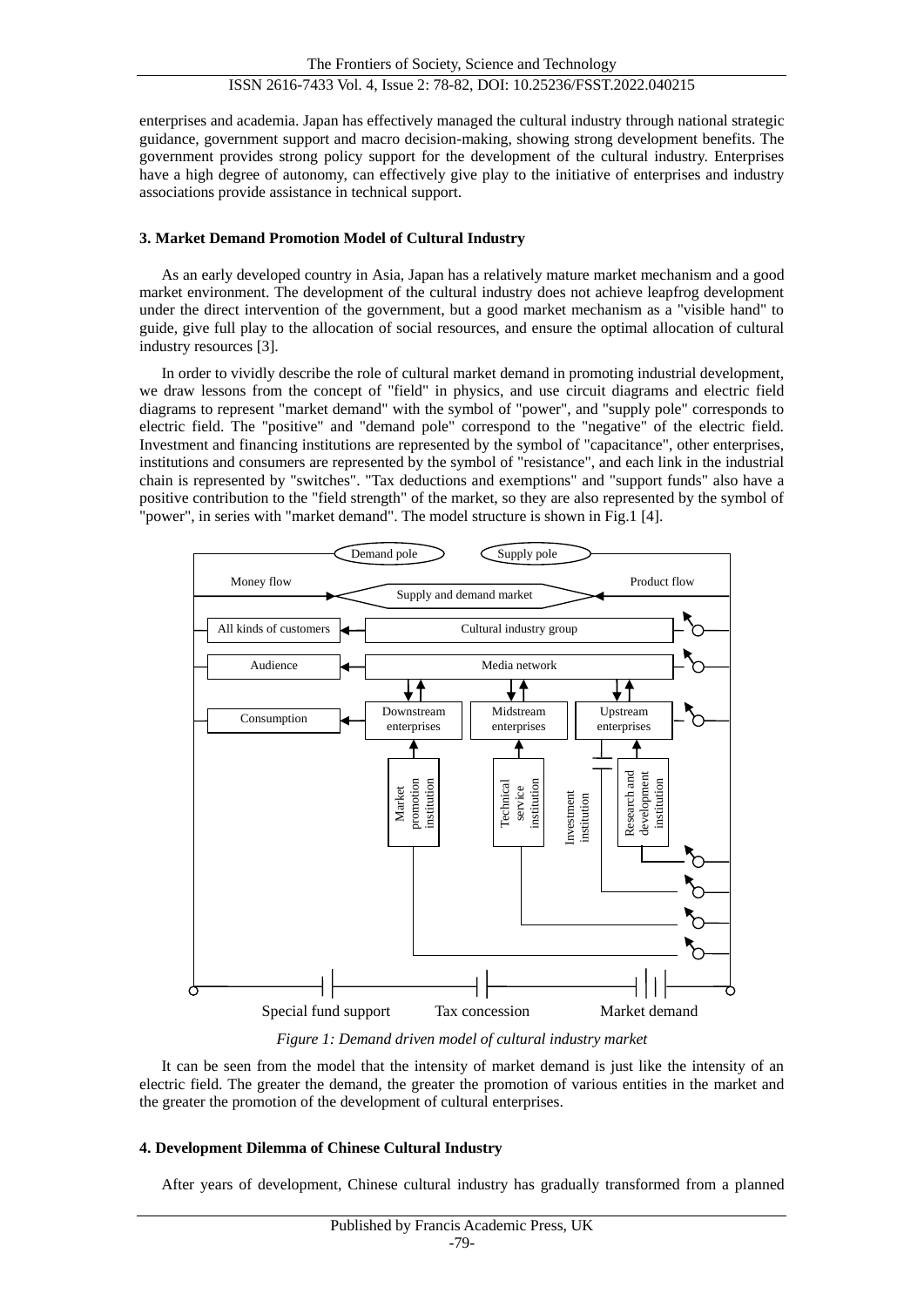The Frontiers of Society, Science and Technology ISSN 2616-7433 Vol. 4, Issue 2: 78-82, DOI: 10.25236/FSST.2022.040215

system to a market system. Regardless of its industrial form or structure, or industrial organization or industrial policy, there is a big gap between it and the developed countries, and it is in a development of "surface prosperity, internal weakness" [5], there are still many difficulties in the development process, which are prominently manifested in the following four aspects: first, the impact of foreign culture on traditional culture [6]. A large number of relics have been demolished or destroyed, a large number of cultural relics have been destroyed or sold abroad at high prices, a large number of traditional customs or traditional crafts have disappeared, and a large number of traditional cultural resources and traditional cultural development space have been squeezed out. Second, the added value of the cultural industry accounts for a relatively low proportion of GDP. The share of cultural industry in the GDP of developed countries is about 10% on average, and that of the United States reaches 25%, and its share in the world's cultural industry market is 43%, far exceeding China [7]. Third, the lack of cultural originality. From the perspective of production factors, Chinese cultural resources are extremely rich, but the cultural industry operates at a low level, and the original development and production of cultural resources are in a passive situation, and ethnic cultural resources are rarely used for artistic originality. Fourth, the lack of sound investment and financing system [8]. The difficulty of investment and financing of cultural enterprises is widespread. In some areas, there are still many obstacles for non-public capital to enter the cultural industry. The construction of investment and financing systems has become the bottleneck for industrial development.

# **5. The Development of Japanese Cultural Industry and Its Inspiration to China**

Based on relevant documents, we will conduct an in-depth study of the development path of Japanese cultural industry, and put forward inspiration for the development of Chinese culture in response to the plight of Chinese cultural development, and help the leap-forward development of Chinese cultural industry.

# *5.1. Formulate Cultural Industry Development Strategy*

The development strategy of the cultural industry is a long-term plan that is comprehensive, critical and fundamental, and has been systematically studied. From the content point of view, it is a competitive plan characterized by adapting to the environment, surpassing opponents and developing oneself, with distinct competitive characteristics; it is also a unique abstract concept and development with individual characteristics and target expectations. Only the central government decision-making body that has the power to redistribute resources such as economy and culture can formulate and implement cultural industry development strategies. "Cultural nationhood" is the overall strategy for the development of Japanese cultural industry, and the strategic practice is completed in a gradual manner [9]. In the strategy of "cultural nationhood", the maintenance of cultural intellectual property rights and the creation of cultural products are the core content. In the process of implementing the cultural strategy, the Japanese government has taken some effective measures: consolidate the foundation for the development of traditional culture, give play to the role of the public in promoting the development of the cultural industry, and focus on the cultivation of professional talents in the cultural industry.

# *5.2. Broaden Investment and Financing Channels*

Although investment and financing are difficult issues for the development of the global cultural industry, Japan has diversified channels. There are two ways that my country can learn from: first, intellectual property guarantees, which replace traditional types of guarantees with intellectual property rights as guarantees. Intellectual property rights usually include industrial property rights and copyrights. Industrial property rights can be subdivided into patent rights, utility models, trademark rights, etc., which solves the shortcomings of cultural enterprises that are difficult to borrow due to lack of physical guarantees. Second, production committee, will closely link the relevant entities in the cultural industry chain through profit sharing and risk sharing, which is conducive to strengthening cooperation and building trust, not relying on bank loans, and solving cultural enterprise development funds by itself. In addition, the Japanese government and private investment alliance actively promote cultural industry investment, setting up special funds, providing comprehensive assistance, granting financial subsidies, implementing low-interest loans and tax incentives.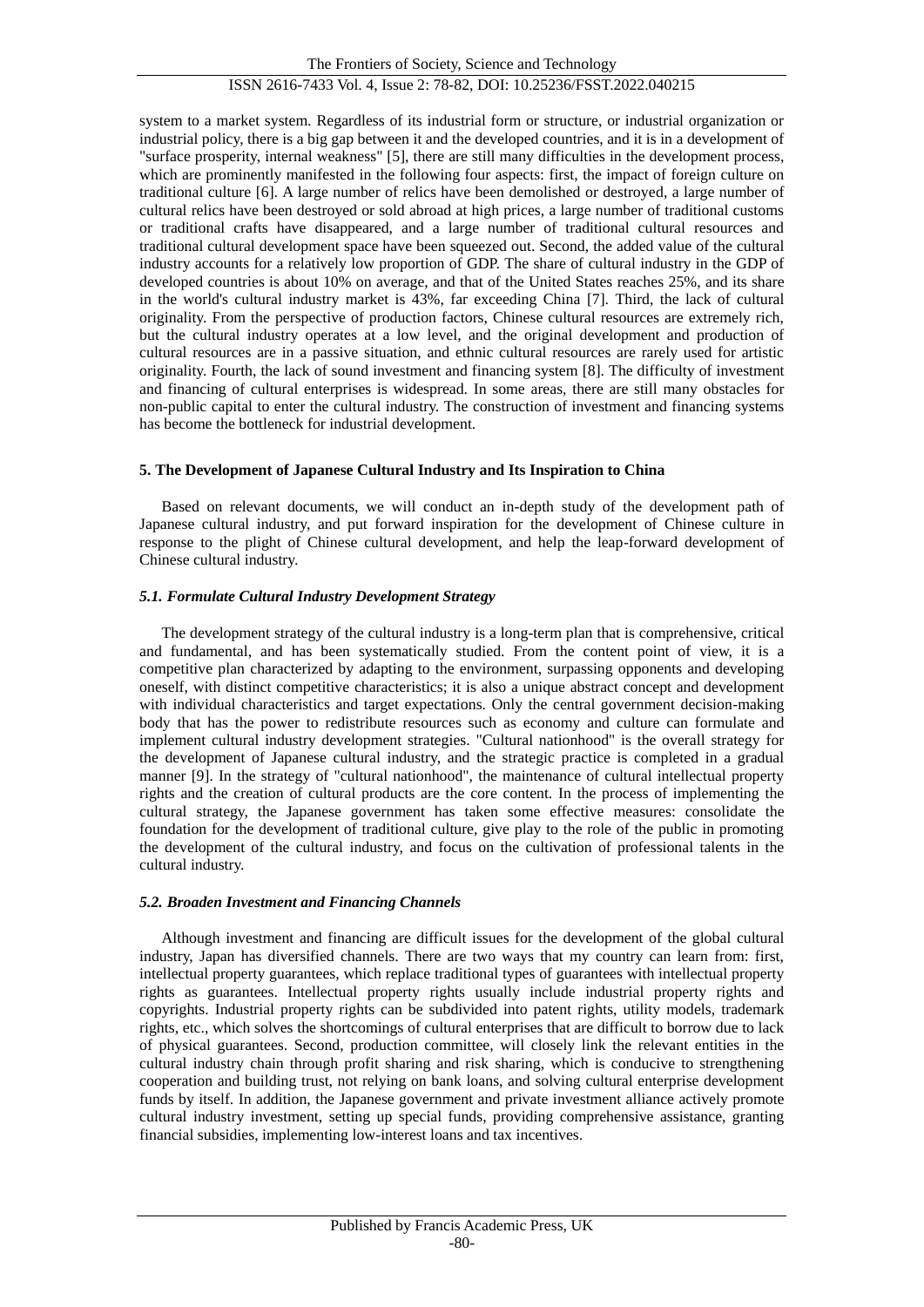# ISSN 2616-7433 Vol. 4, Issue 2: 78-82, DOI: 10.25236/FSST.2022.040215

#### *5.3. Give Full Play to the Guiding Role of Market Mechanism*

The market mechanism is the way to allocate resources through market competition, that is, the mechanism through which resources are allocated in the market through free competition and free exchange. It is also a form of realization of the law of value. The market mechanism is an indispensable and important part of the development of economic socialization and even economic globalization. It mainly includes supply and demand mechanisms, price mechanisms, competition mechanisms, and risk mechanisms. Japan uses a good market mechanism as a "visible hand" to guide, give full play to the role of social resources in the allocation of resources, and ensure the optimal allocation of cultural resources. Japan pays attention to the promotion of industry efficiency through industrial groups, and through the construction of a series of international-level cultural exchange platforms, it guides industrial groups to go international and creates a good international environment for cultural products to "go out" [10]. At the same time, it pays attention to introducing new "cultural genes" from other countries, seeking cultural elements common to the world, and building a cultural industry system that meets the needs of the world.

#### *5.4. Vigorously Develop Traditional Cultural Industry*

China has countless traditional cultural industries, which collectively reflect the wisdom and wisdom of the working people in ancient times, and are the crystallization of the collective wisdom of the working people, which have been continuously improved with the development of the times. Japan attaches great importance to traditional culture, which is not only reflected in government policies and regulations, but also in the folkways and customs of the Japanese people. For example, Japanese people walking on the street wearing kimonos are not considered fancy outfits. On occasions such as coming-of-age ceremonies and wedding ceremonies, many people wear kimonos, showing an elegant and good temperament. Japan has stores that specialize in providing and renting services, as well as providing makeup services [11]. Our country can follow the example of Japan and encourage the establishment of special Hanfu shops to provide one-stop services such as paid clothing, hair styles and accessories. It not only satisfies the curiosity of young people, but also provides entrepreneurial opportunities for Hanfu fans. To realize the development and industrialization of traditional culture, after completing the inheritance, the focus is on creative transformation and innovative development.

#### *5.5. Innovation Injects Vitality into the Development of Cultural Industry*

Innovation is the soul of national progress and the inexhaustible driving force for the prosperity of the country. Innovation is the first driving force for development and the most critical factor in the country's overall national strength and core competitiveness. Japan is a nation with strong innovation ability. After decades of innovation and development, cultural products have formed the world's advanced cultural industry mode and cultural products. In the product innovation process, not only the original innovation, but also the divergent innovation. At the same time, focusing on market innovation provides a new way for cultural product innovation, forms a new competitive advantage, and responds to market uncertainties with a high degree of flexibility [12]. To drive the development of the cultural industry through innovation requires a comprehensive understanding of the socialist cultural policy system with Chinese characteristics, integrating various elements of cultural power, and comprehensively enhancing the vitality of cultural industry innovation and creation. Firmly grasp the direction of advancement of socialist advanced culture, with the goal of improving the value guidance of cultural products and cultural services, and shift from focusing on market share to focusing on international social value guidance, stimulating new industrial momentum.

# **6. Conclusions**

As the form of modern cultural production, dissemination and consumption that meets the growing spiritual and cultural needs of mankind, the cultural industry is not only the main representation form of contemporary culture spawned by consumer society and popular culture, but also a higher level of economic and industrial development represented by modern service industry and the core format of the face. Chinese cultural industry is a development mode that gradually transforms from a cultural planning system to a market system under the socialist cultural management system with Chinese characteristics, and the government effectively controls, regulates, and develops the market. Due to the late start of Chinese cultural industry and the influence of many factors, there is still a big gap between